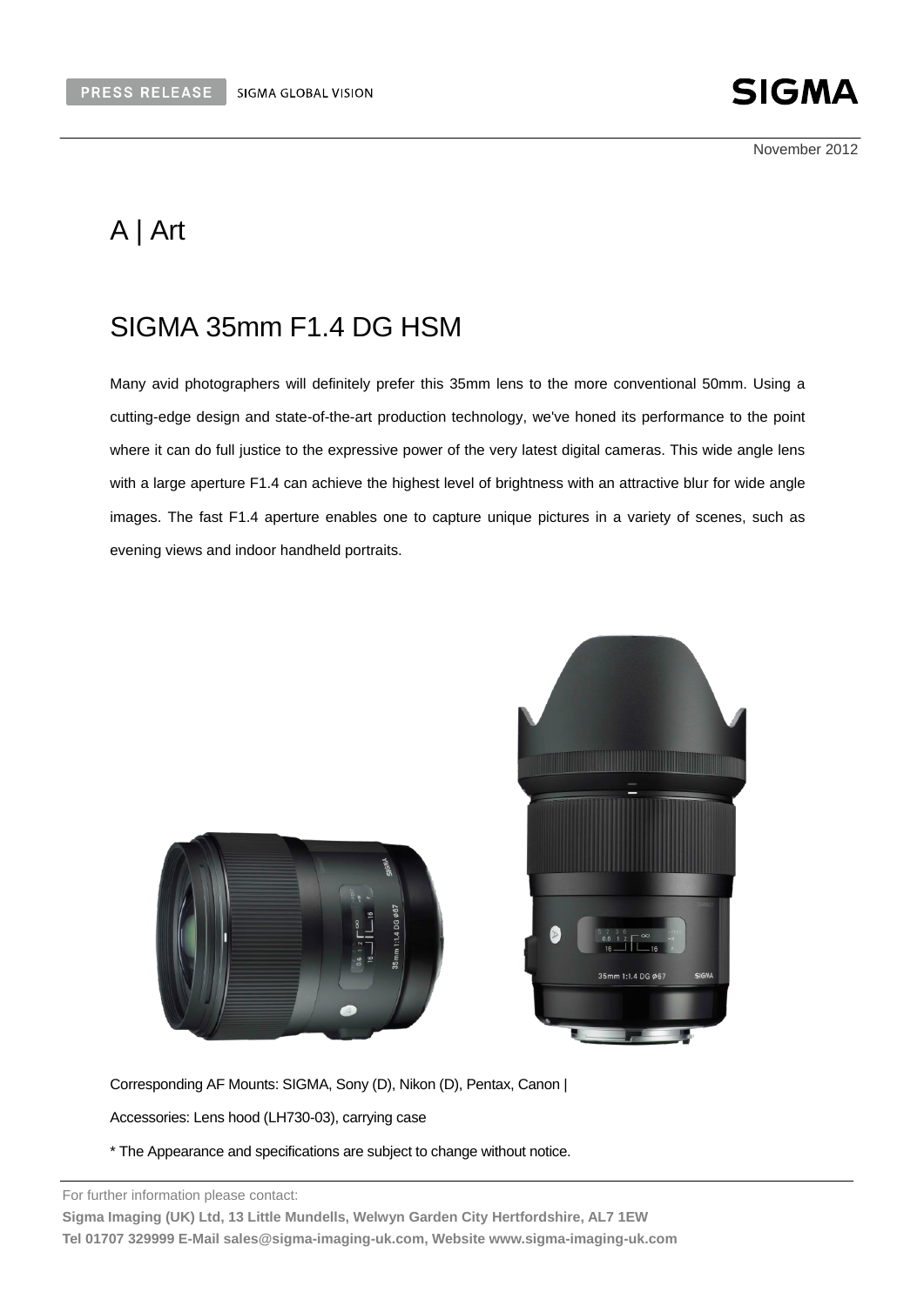November 2012

#### 1. Our Art line delivers high-level artistic quality

Sigma is organising all its interchangeable lenses into three product lines; Contemporary, Art and Sports. Designed with a focus on sophisticated optical performance and abundant expressive power, our Art line delivers high-level artistic expression. Developed with the maximum emphasis on artistic touch, our Art line lenses are designed to meet the expectations of users who value a creative, dramatic outcome above compactness and multi-function. Along with landscapes, portraits, still-life, close-up and casual snaps, they're perfect for the kind of photography that unleashes the inner artist. Ideal for studio photography, they offer just as much expressive scope when capturing architecture, starry skies, underwater shots and many other scenes. The SIGMA 35mm F1.4 DG HSM is the first lens from the Art line.

#### 2. Compensate for colour aberration to ensure unsurpassed expressive performance

Aberration is an important factor for the lens performance. To actualise a high-performance lens, one of the essential elements is aberration correction. When it comes to aberration, there are chromatic aberration of magnification and axial chromatic aberration. It is possible to correct the chromatic aberration of magnification in photo-editing software whereas axial chromatic aberration cannot be corrected afterwards. This lens incorporates FLD ("F" Low Dispersion) glass elements, which have performance equal to fluorite, and SLD (Special Low Dispersion) glass elements, and by optimis ing the power alignment of the lens, both types of aberration have been corrected. The lens achieves ultra-high image quality through the entire focusing range. Also, by appropriate alignment of aspheric lenses, astigmatism and field curvature are corrected. The result is superior optimum resolution even in peripheral areas.

#### 3. Large maximum aperture of F1.4

In 2005, Sigma released a lens that has aperture value F1.4 designed for digital SLRs, "SIGMA 30mm F1.4 EX DC HSM". Since then, we have produced high-performance lenses by incorporating the latest optical technique, such as the standard lens designed for a full size image sensor, the SIGMA 50mm F1.4 EX DG HSM and the medium telephoto lens with large aperture, SIGMA 85mm F1.4 EX DG HSM. This lens, SIGMA 35mm F1.4 DG HSM, is our fourth lens that achieves extraordinary expressive power at the aperture value at F1.4. For wide angle photography, it ensures excellent brightness with the large F1.4 aperture and a beautiful bokeh effect.

**Sigma Imaging (UK) Ltd, 13 Little Mundells, Welwyn Garden City Hertfordshire, AL7 1EW Tel 01707 329999 E-Mail sales@sigma-imaging-uk.com, Website www.sigma-imaging-uk.com**

For further information please contact: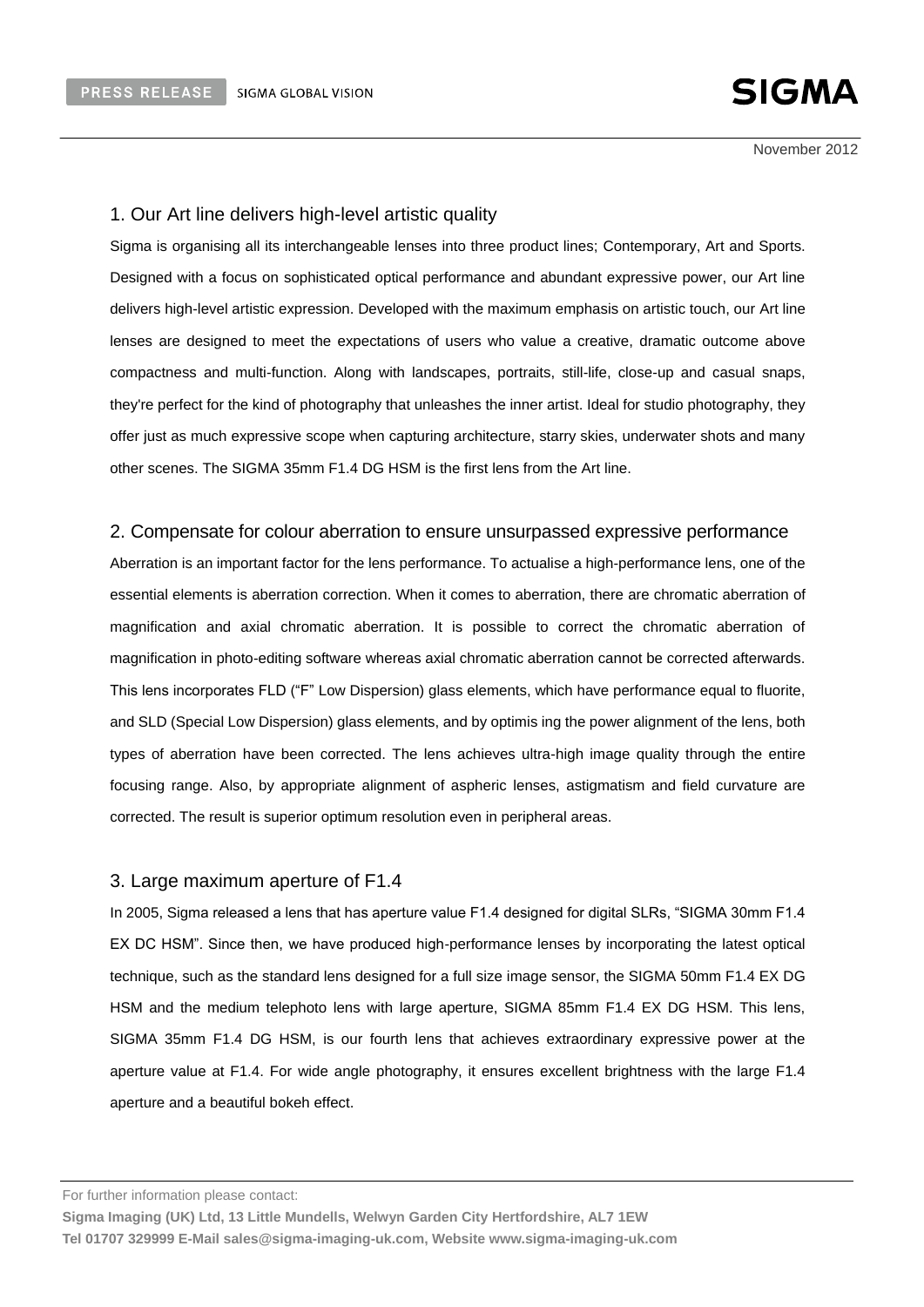November 2012

### 4. Attractive blur effect

Correction of coma aberration enabled less blur on a point light source in peripheral areas, and the function is best used for astrophotography and illuminations. It is also possible to create an attractive blur to the out of focus areas. The aspheric lens elements used as the first lens have secured peripheral brightness while correcting distortion. The rounded diaphragm creates an attractive blur to the out-of-focus areas of the image.

#### 5. Floating inner focusing system

This system compensates for astigmatic aberration and spherical aberration and provides extremely high optical performance for close-up photos.

#### 6. Flare and ghosting conscious design

In order to achieve high rendering on this flagship lens, flare and ghosting were thoroughly measured from an early stage to establish an optical design which is resistant to strong incident light such as backlight. The Super Multi-Layer Coating reduces flare and ghosting and provides sharp and high contrast images even in backlit conditions.

#### 7. Hyper Sonic Motor

The HSM (Hyper Sonic Motor) ensures high speed and quiet AF as well as full-time manual focus override by rotation of the focus ring. With the enhanced AF algorithm, smoother AF is achieved.

#### 8. Brass made bayonet mount

This lens incorporates a brass made bayonet mount which has both high accuracy and durability. A special treatment to reinforce its strength is applied to the surface giving it greater strength and making it highly resistant to long-term use.

#### 9. Ease of use

The new product lines incorporate rubber for the attachment part of the provided lens hood. For better usability, the design of the lens cap and AF / MF changeover switch have been improved. In order to ensure high accuracy of the product, all metallic parts and the new compound material, TSC (Thermally Stable Composite), which has high affinity to metal parts, are housed internally.

For further information please contact:

**Sigma Imaging (UK) Ltd, 13 Little Mundells, Welwyn Garden City Hertfordshire, AL7 1EW Tel 01707 329999 E-Mail sales@sigma-imaging-uk.com, Website www.sigma-imaging-uk.com**